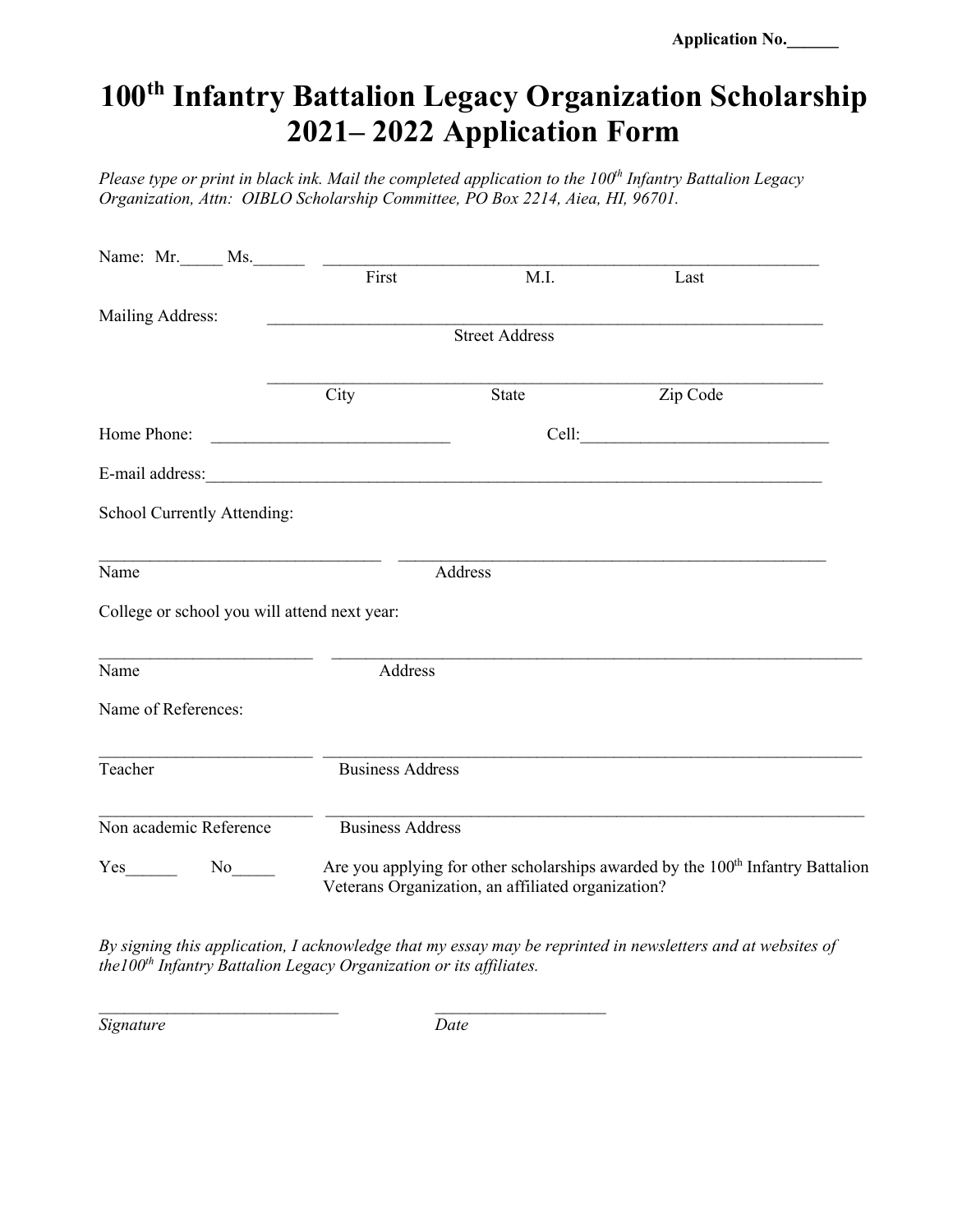## **100th Infantry Battalion Legacy Organization Scholarship 2021-2022 Application Checklist**

Perpetuating the Legacy of the 100<sup>th</sup> Infantry Battalion (Separate)

**The following items are required and must to be submitted along with the application. Use this checklist to ensure that all documents are included. Applications with missing documents will not be considered. Applications must be postmarked or received by May 2, 2022, to qualify.**

|                          | On a separate sheet, list any awards or recognition, including scholarships you received. Briefly<br>describe the award, when you received it, and who awarded it.                                                                              |                                                                                                                                     |             |                                                                                                                                                                                                                                                                                                                                                                                                                                                                                                                                                                                                                                                                                                                                                                                                                                                                                                                                                                                                                                                                                                                                                                                                                                                                                                                                                                                                           |  |  |  |
|--------------------------|-------------------------------------------------------------------------------------------------------------------------------------------------------------------------------------------------------------------------------------------------|-------------------------------------------------------------------------------------------------------------------------------------|-------------|-----------------------------------------------------------------------------------------------------------------------------------------------------------------------------------------------------------------------------------------------------------------------------------------------------------------------------------------------------------------------------------------------------------------------------------------------------------------------------------------------------------------------------------------------------------------------------------------------------------------------------------------------------------------------------------------------------------------------------------------------------------------------------------------------------------------------------------------------------------------------------------------------------------------------------------------------------------------------------------------------------------------------------------------------------------------------------------------------------------------------------------------------------------------------------------------------------------------------------------------------------------------------------------------------------------------------------------------------------------------------------------------------------------|--|--|--|
| $\overline{\phantom{0}}$ | <b>Award</b>                                                                                                                                                                                                                                    | Year                                                                                                                                | <b>From</b> | Description                                                                                                                                                                                                                                                                                                                                                                                                                                                                                                                                                                                                                                                                                                                                                                                                                                                                                                                                                                                                                                                                                                                                                                                                                                                                                                                                                                                               |  |  |  |
| $\overline{\phantom{a}}$ | On a separate sheet, list additional personal achievements and extracurricular activities. If you<br>work, indicate where, your job title, and number of hours per week.                                                                        |                                                                                                                                     |             |                                                                                                                                                                                                                                                                                                                                                                                                                                                                                                                                                                                                                                                                                                                                                                                                                                                                                                                                                                                                                                                                                                                                                                                                                                                                                                                                                                                                           |  |  |  |
| $\Box$                   | On a separate sheet, describe any community service you performed in the past two years.<br>Describe the number of hours per week, the type of service performed, how the agency benefited<br>as well as yourself and identify your supervisor. |                                                                                                                                     |             |                                                                                                                                                                                                                                                                                                                                                                                                                                                                                                                                                                                                                                                                                                                                                                                                                                                                                                                                                                                                                                                                                                                                                                                                                                                                                                                                                                                                           |  |  |  |
| $\Box$                   | Submit an official high school transcript.                                                                                                                                                                                                      |                                                                                                                                     |             |                                                                                                                                                                                                                                                                                                                                                                                                                                                                                                                                                                                                                                                                                                                                                                                                                                                                                                                                                                                                                                                                                                                                                                                                                                                                                                                                                                                                           |  |  |  |
|                          | 3. Double space                                                                                                                                                                                                                                 | Judging will be based on MLA Format.<br>1. Use MLA Guidelines for documenting information.<br>2. Use 12 font/10 characters per inch |             |                                                                                                                                                                                                                                                                                                                                                                                                                                                                                                                                                                                                                                                                                                                                                                                                                                                                                                                                                                                                                                                                                                                                                                                                                                                                                                                                                                                                           |  |  |  |
|                          |                                                                                                                                                                                                                                                 | 4. Margins: Left and top=1-1/2". Right and bottom=1".<br>6. Grammar, spelling and punctuation must meet MLA standards               |             | 5. Do not exceed 3 pages for essay; start new page for MLA list of works cited.                                                                                                                                                                                                                                                                                                                                                                                                                                                                                                                                                                                                                                                                                                                                                                                                                                                                                                                                                                                                                                                                                                                                                                                                                                                                                                                           |  |  |  |
|                          |                                                                                                                                                                                                                                                 | Plagiarism will automatically disqualify an entry.)                                                                                 |             | Essay: (Essay must reflect depth of understanding and draw from at least three primary sources.                                                                                                                                                                                                                                                                                                                                                                                                                                                                                                                                                                                                                                                                                                                                                                                                                                                                                                                                                                                                                                                                                                                                                                                                                                                                                                           |  |  |  |
|                          | his/her point.                                                                                                                                                                                                                                  |                                                                                                                                     |             | Identify three specific military or three (specific) accomplishments of the $100th$ Infantry<br>Battalion Veterans that have significantly affected the 20 <sup>th</sup> or the 21 <sup>st</sup> Century youths. If<br>you choose military accomplishments and their effects on the 20 <sup>th</sup> and 21 <sup>st</sup> Century<br>youths, be sure to identify three accomplishments, provide a minimum of three pieces of<br>reliable evidence (for each of the three military accomplishments) and identify, prove, and<br>explain how each of the three effects the Military accomplishments have affect today's<br>youths. If you choose to write about the three ways the 100 <sup>th</sup> Infantry Battalion Veterans<br>has affected the 20 <sup>th</sup> and 21 <sup>st</sup> Century youths, be sure to write about three specific<br>accomplishments, identify three specific effects and provide evidence of how the 20 <sup>th</sup> and<br>21 <sup>st</sup> Century youths have benefitted from the veteran's contributions.<br>Keep in mind that the essay should have a thesis (main idea) statement with three causes<br>and three effects. Each cause and each effect should be supported by three pieces of<br>reliable—meets MLA criteria for reliable evidence and proper documentation. The<br>applicant is responsible for explaining how/why the evidence he/she submits proves |  |  |  |
|                          |                                                                                                                                                                                                                                                 |                                                                                                                                     |             |                                                                                                                                                                                                                                                                                                                                                                                                                                                                                                                                                                                                                                                                                                                                                                                                                                                                                                                                                                                                                                                                                                                                                                                                                                                                                                                                                                                                           |  |  |  |